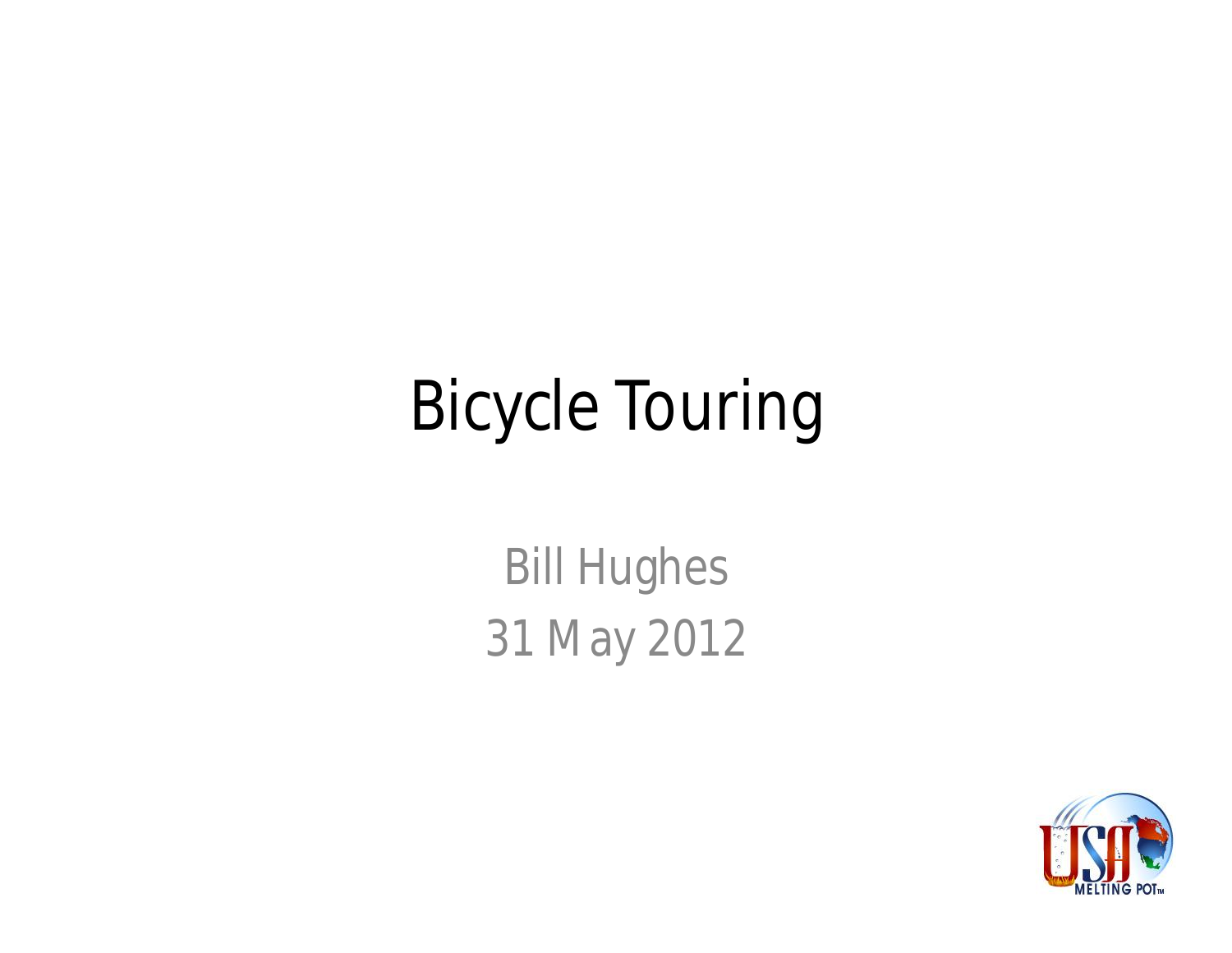# Bill Hughes bio

- Hometowns: Northern Illinois and Warren, Michigan
- Certificated Airframe and Powerplant Technician
- 35 year pro currently teaching aviation maintenance at Michigan Aviation and Technology, Canton, MI
- 6 years PALM Ride
- Usually bicycles 4000 miles per year

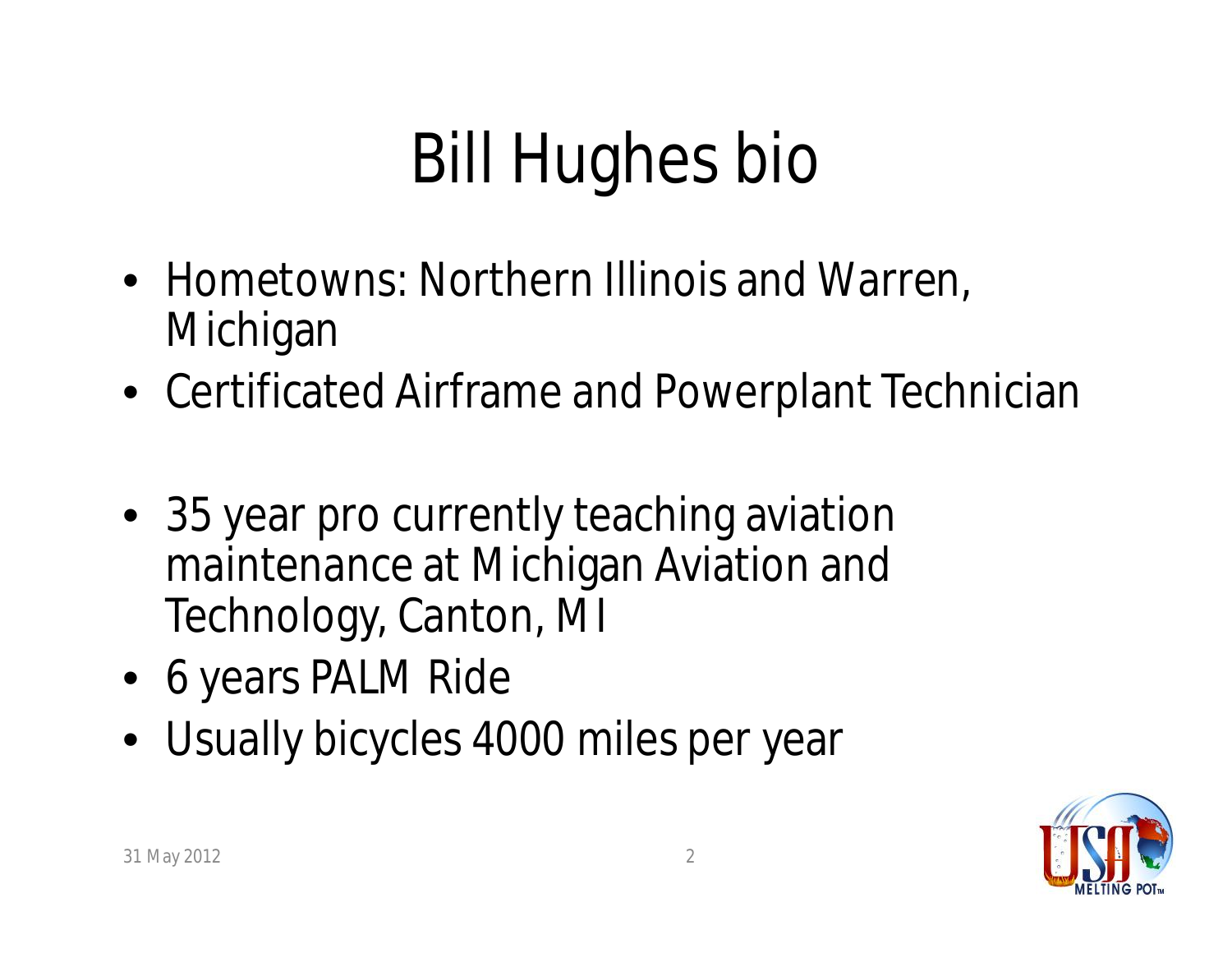# Bicycle Touring

- Using a bicycle for extended travel
	- 50 miles or more per day
	- Several days to several months



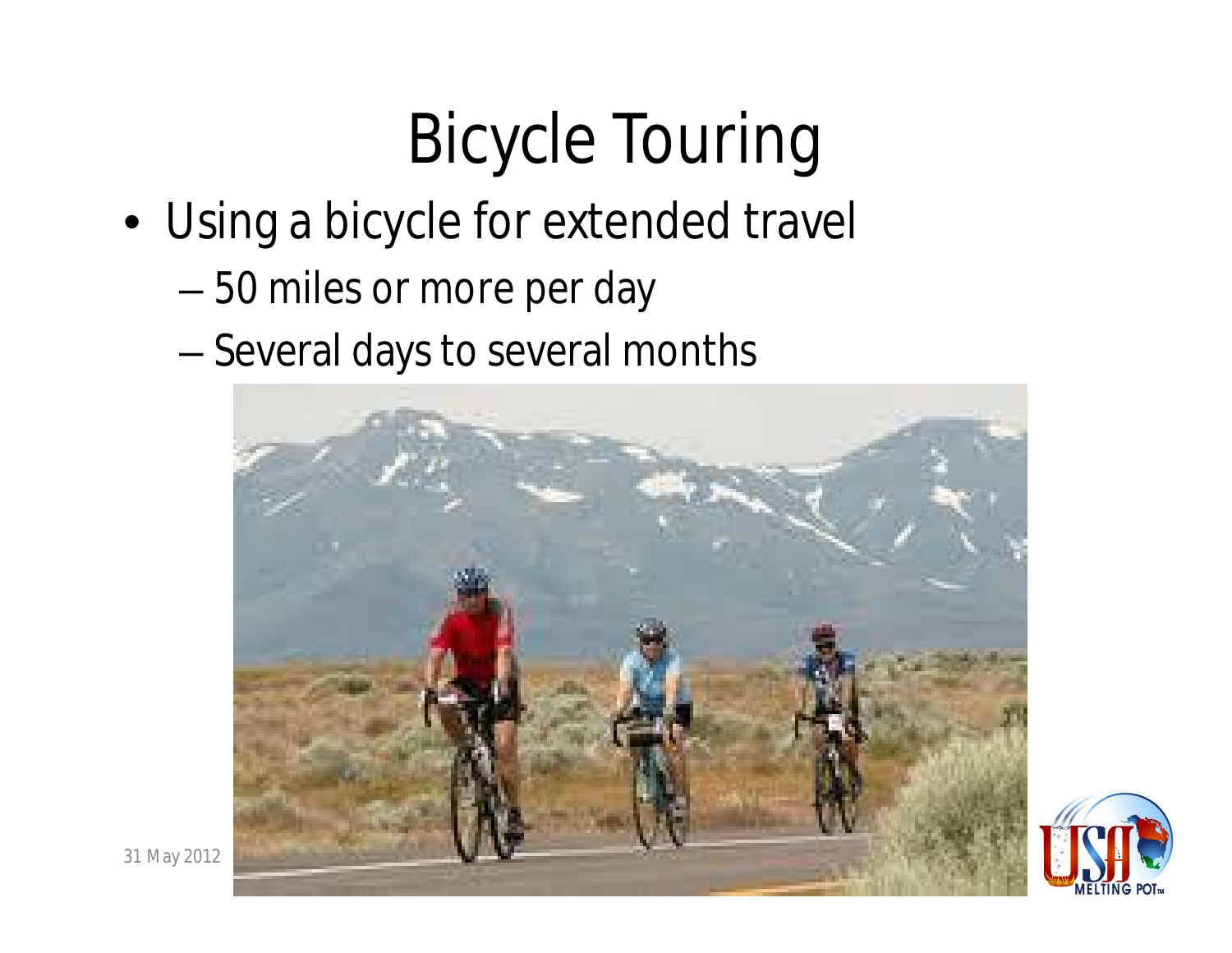# Types of touring

- Supported rides
	- Organized
	- SAG vehicles (Support and Gear)
	- Gear carried in trucks
	- Pedal Across Lower Michigan (PALM)
	- There is an organized day ride somewhere in Michigan every weekend throughout the summer
		- Lists available at bike shops

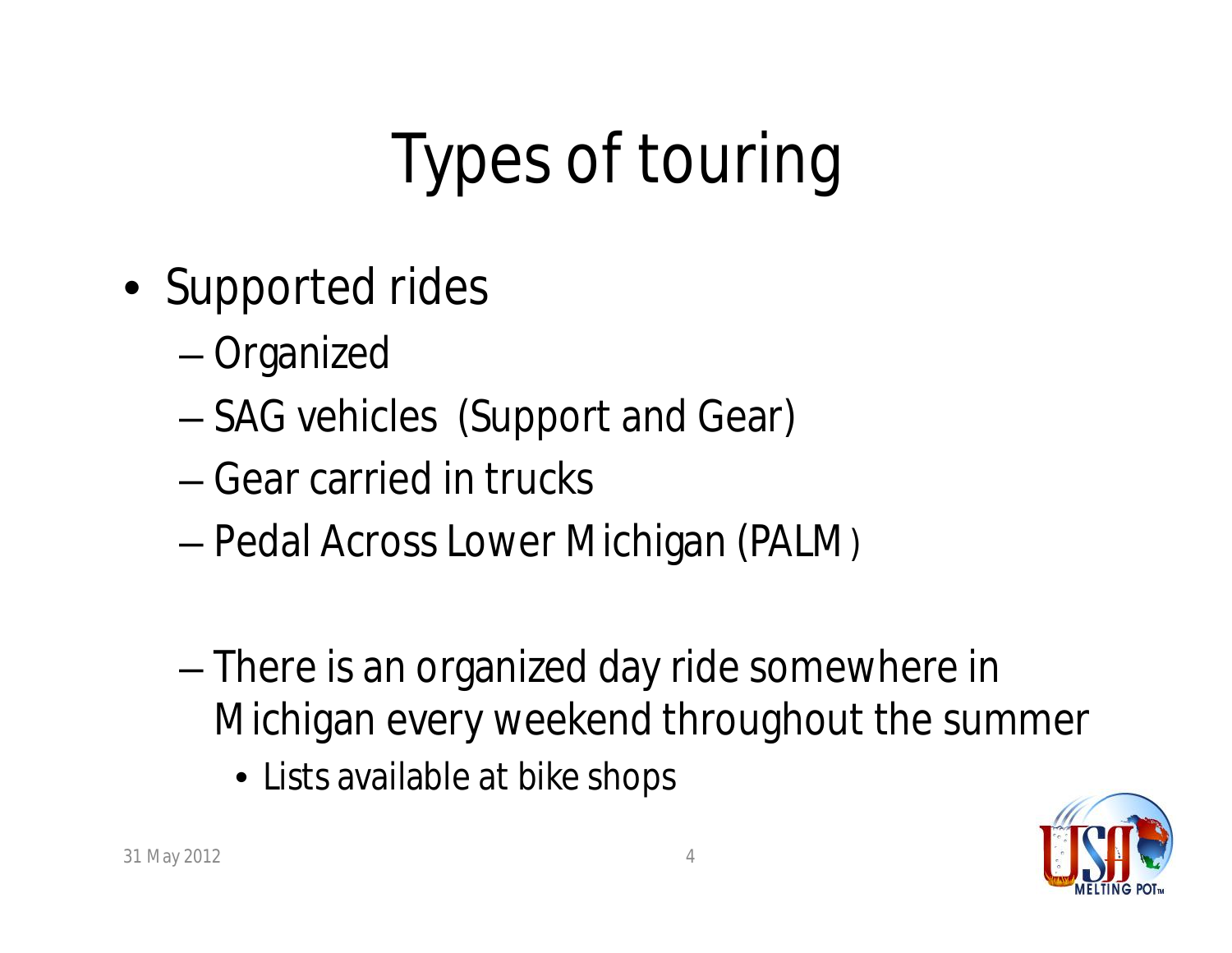

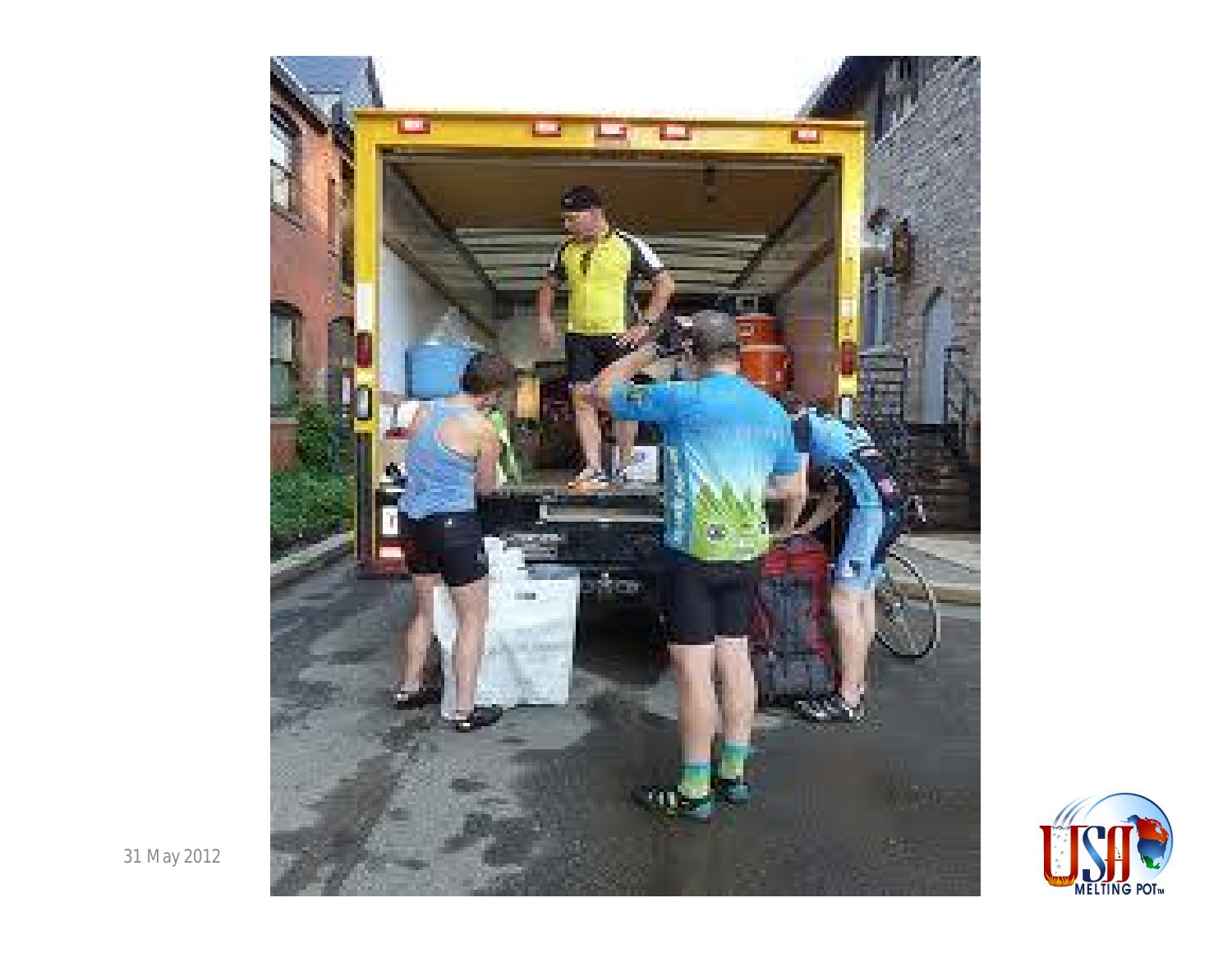# Types of touring

- Credit card touring
	- Minimal gear
	- Hotels
	- Credit cards
- Youth hostel / light camping touring
	- No cooking gear, tent & sleeping bag only

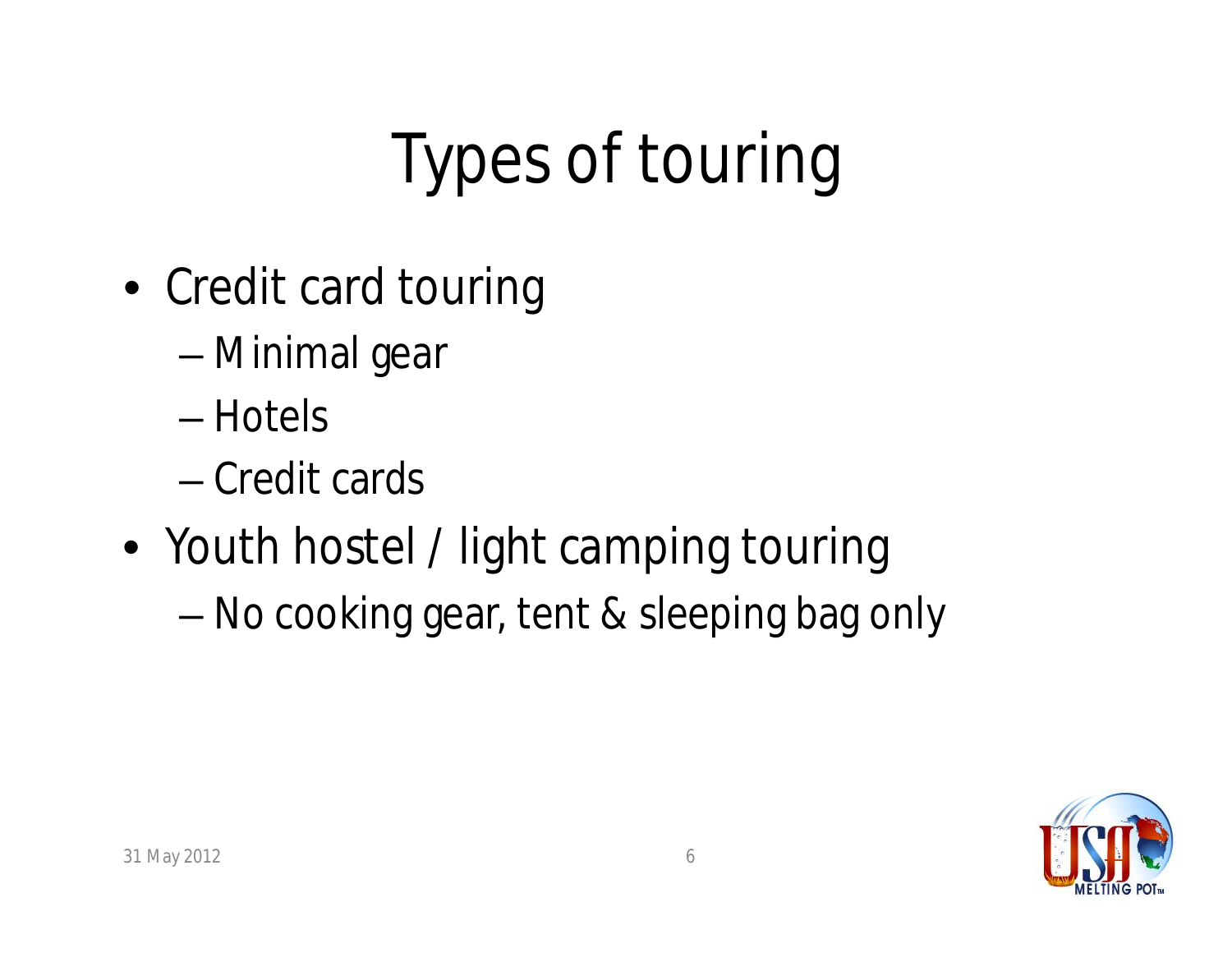# Loaded Touring

- You carry it all
- Primitive camping and cooking



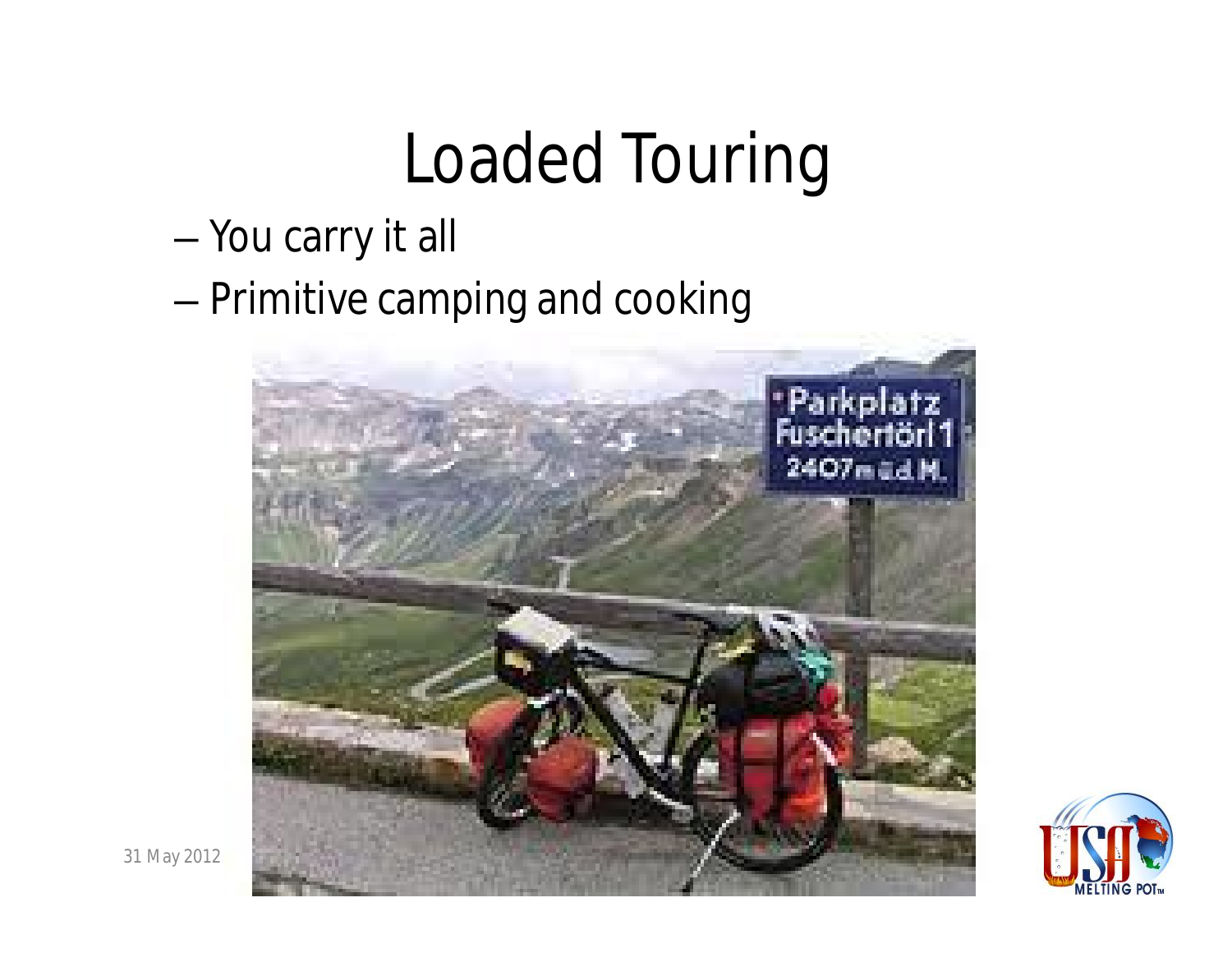# Type of Bike

- Look for a bike capable of mounting racks and fenders
- Avoid racing bikes, suspensions, exotic materials like carbon fiber



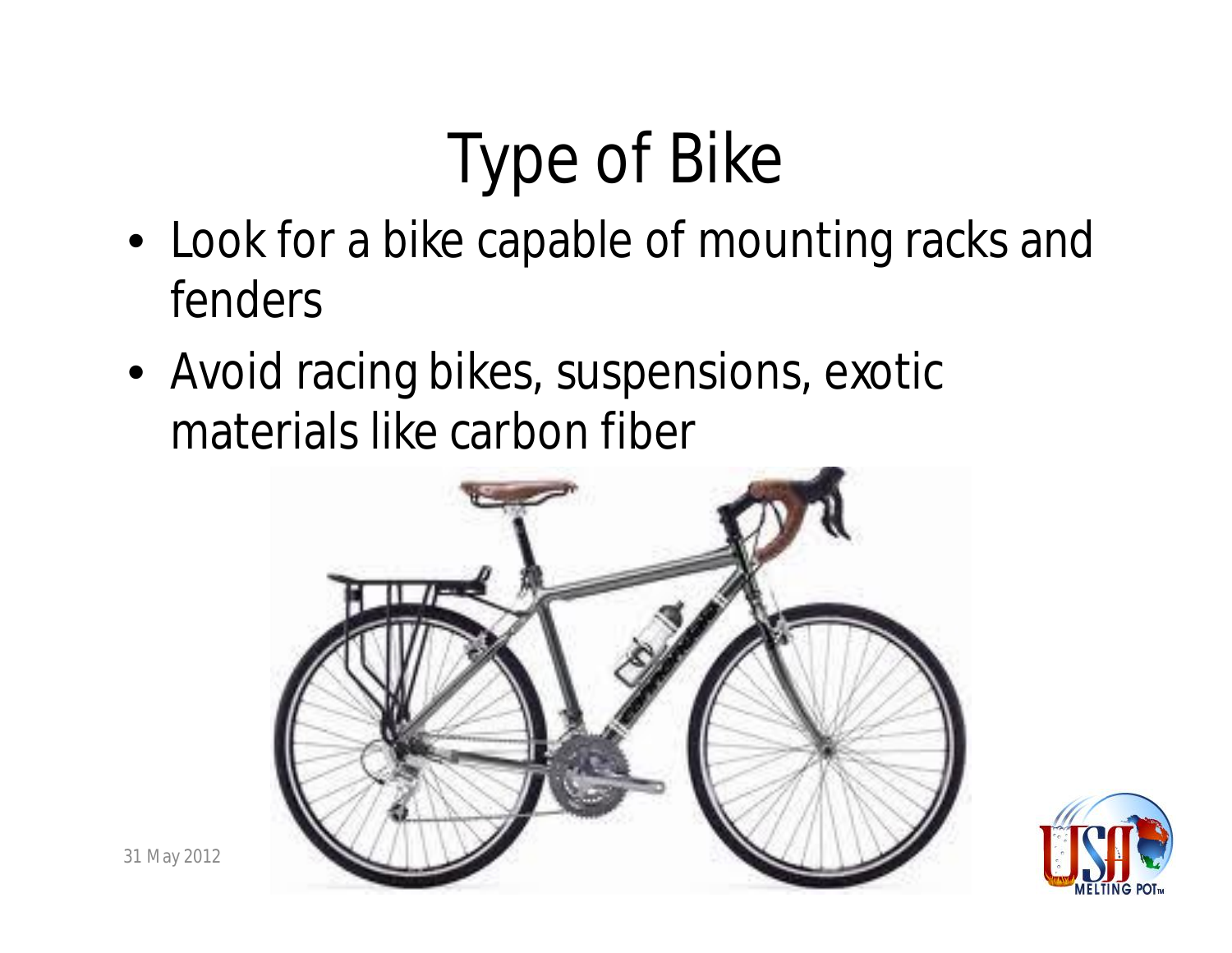# Buy it at a reputable bike shop

- Proper fit
- –Quality
	- You will need to spend \$600 to a \$1000 for a good quality bike
	- Used bikes can be found for a lot less but you must be knowledgeable

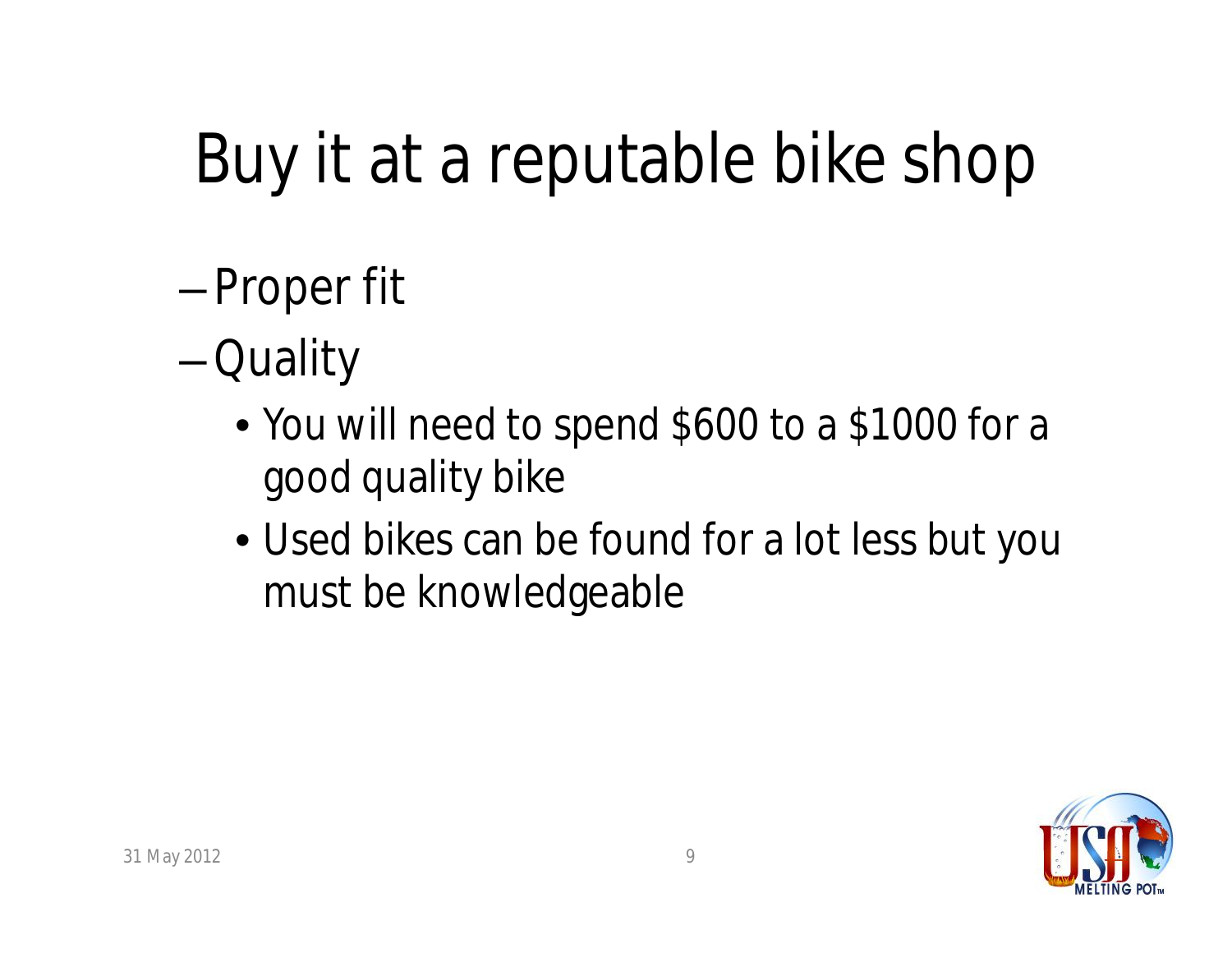#### Traditional touring bike



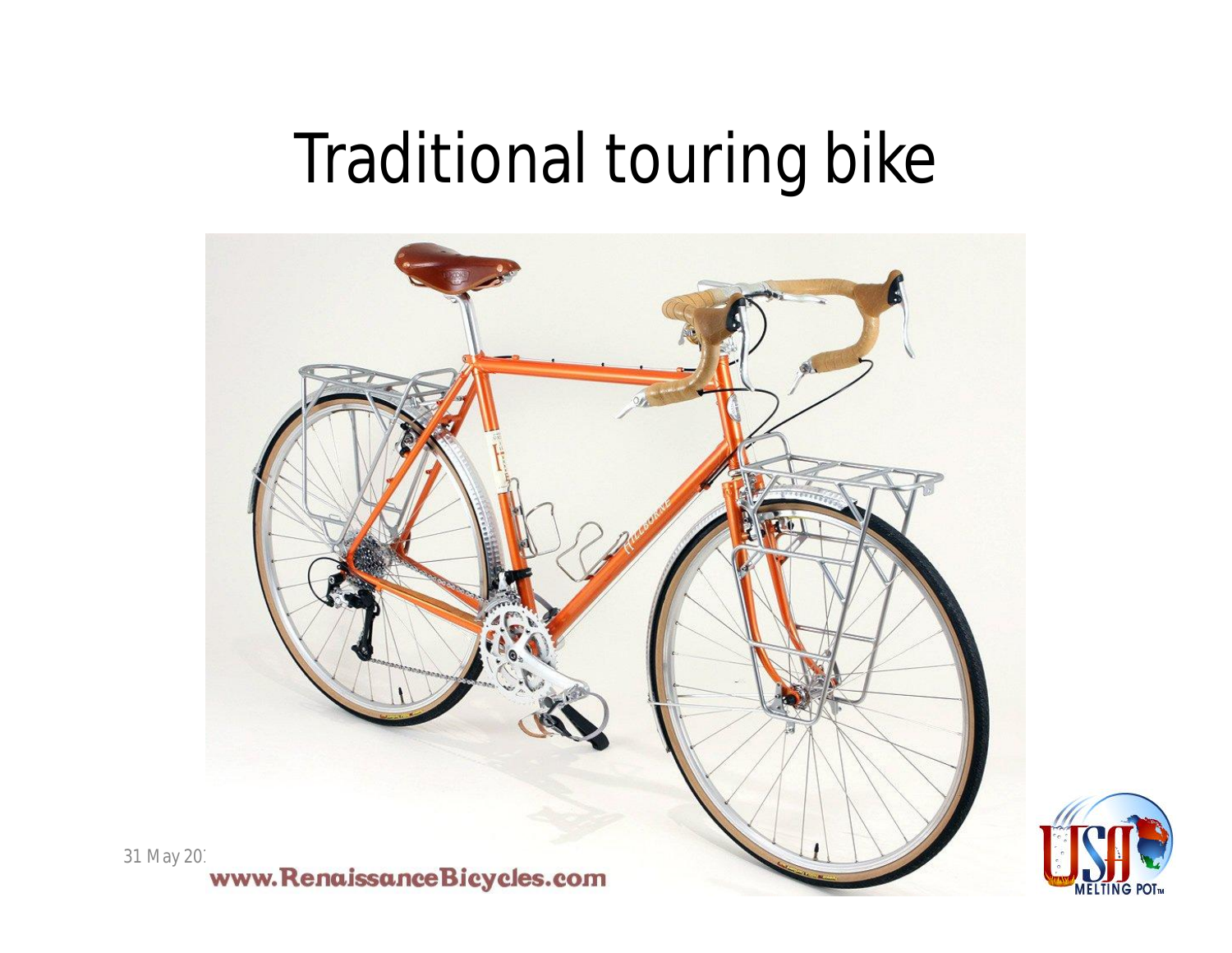#### Traditional mountain bike

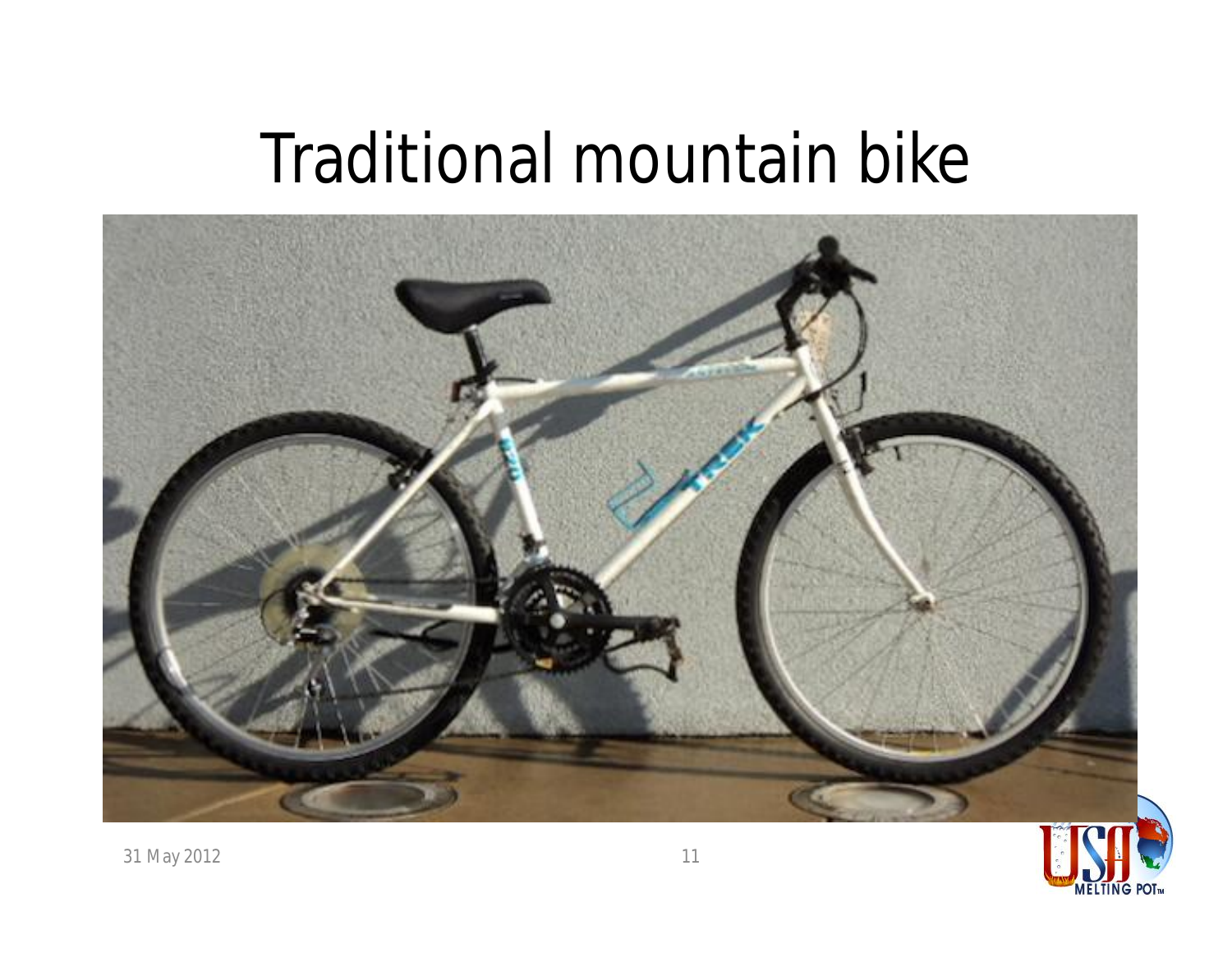#### Recumbent



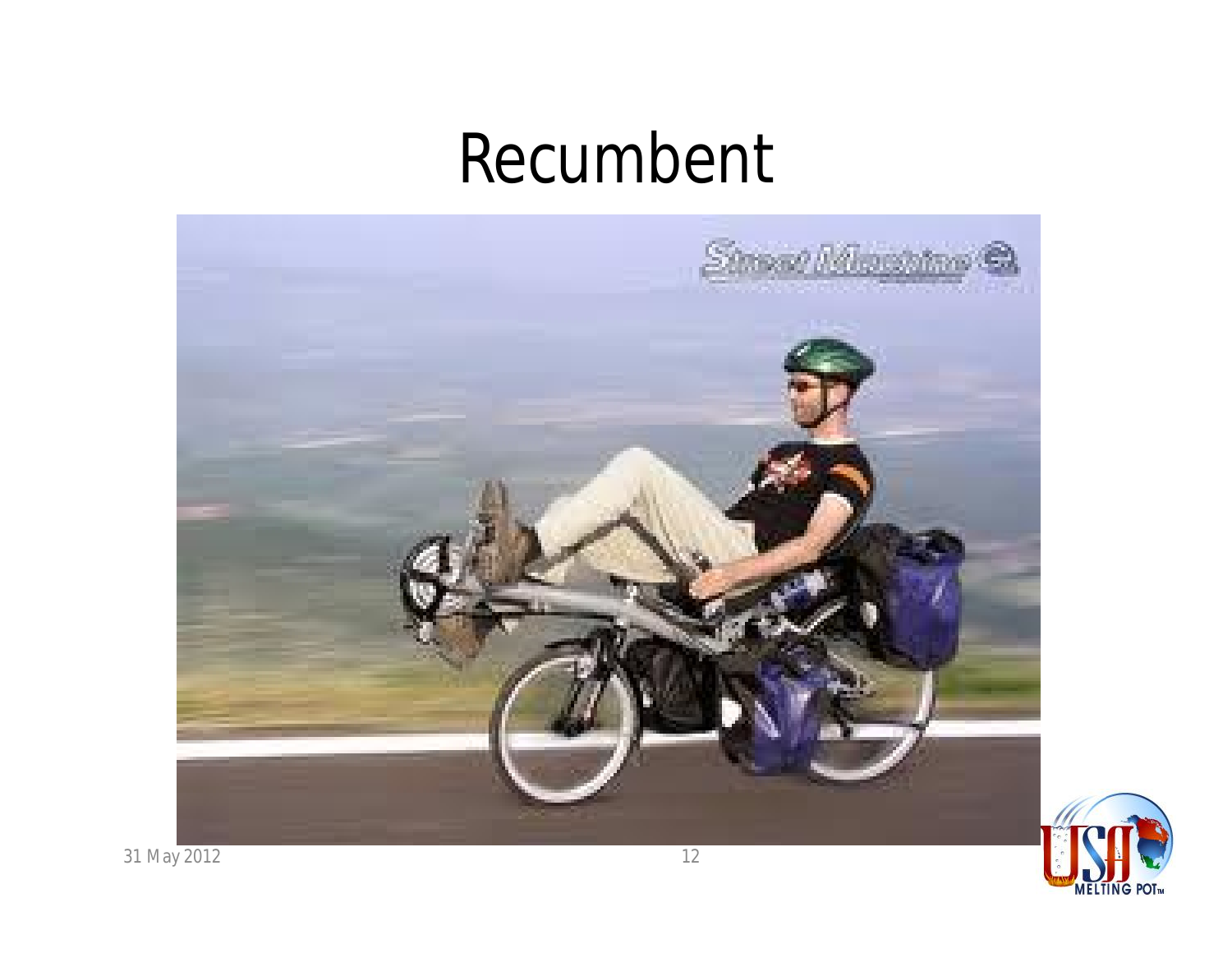#### Gears

- Make for easier riding
	- Hills
	- Flats
	- Wind



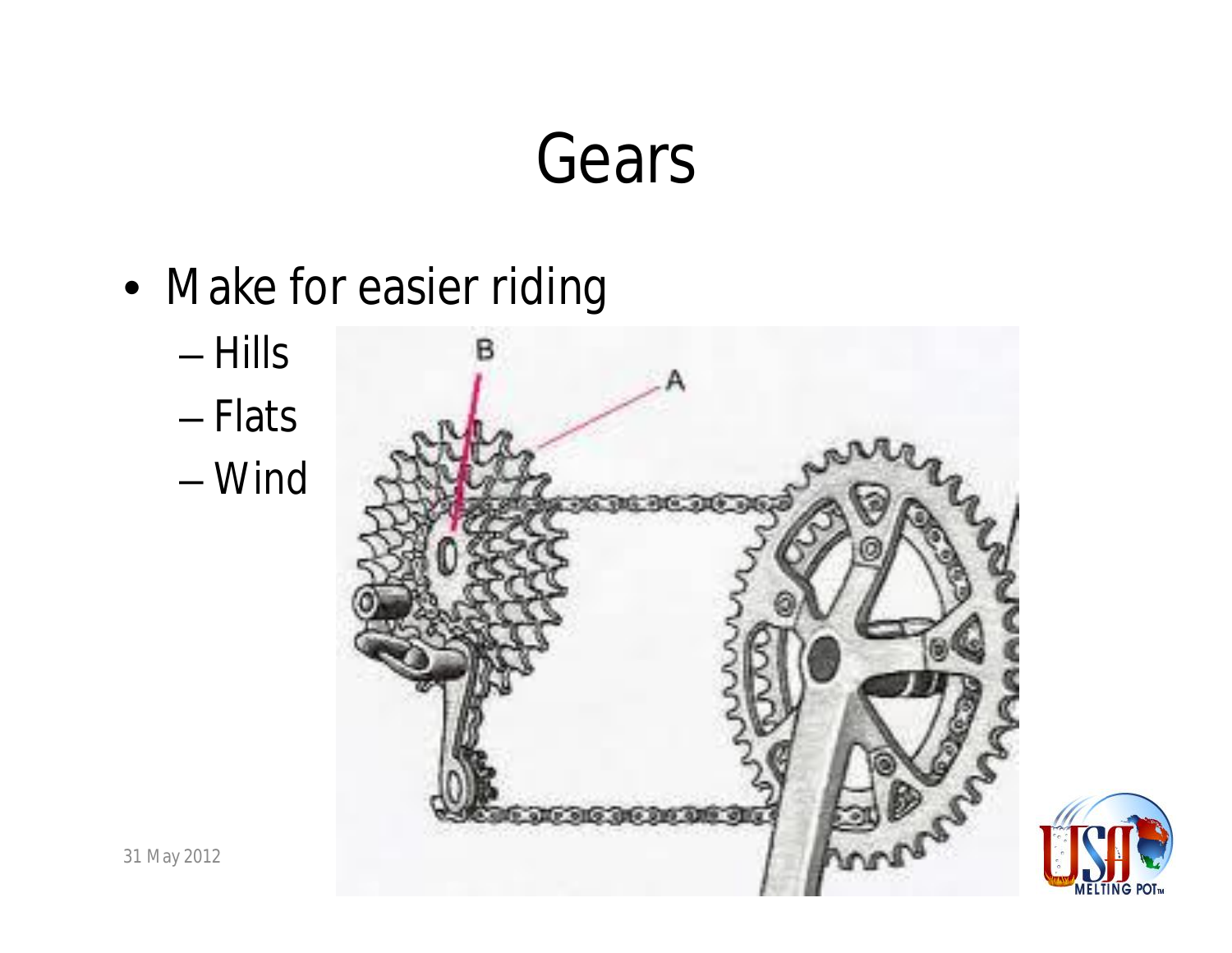# Gearing

- A touring bike should have a triple chain ring in front (pedal drive end) and 7 to 9 sprockets on back wheel
- Mountain bike gearing, not racing (small cluster in back)
- You want a very low (granny) gear to climb hills, especially if carrying gear:
	- Small chain ring in front, large sprocket in back

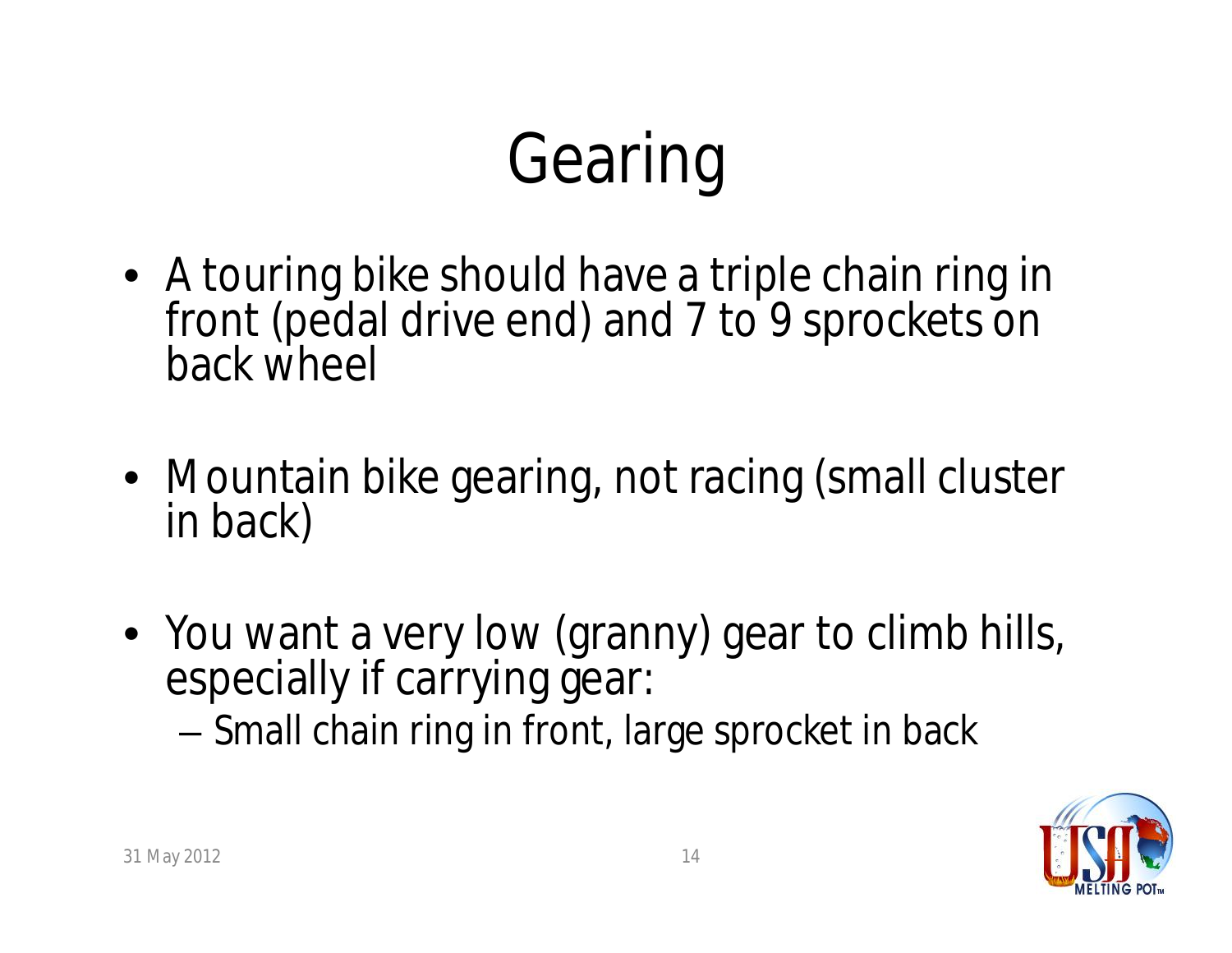#### Pedal Cadence

- Gears allow for optimum pedaling cadence and effort under variable riding conditions
- Cadence pedal rotations per minute – 80 to 100 is best

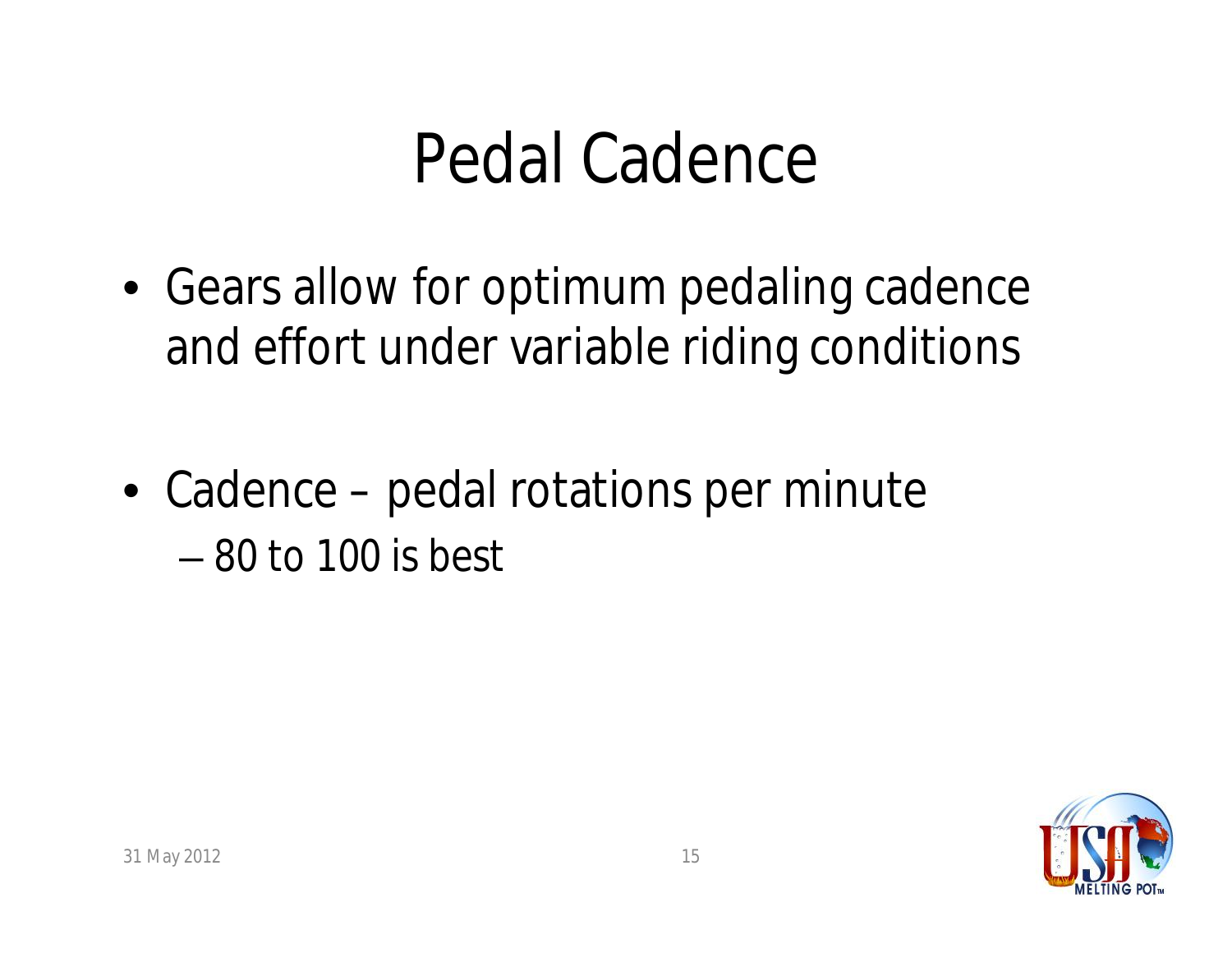## Wheels and Tires

- Wheels
	- Avoid low spoke count racing wheels
	- 32 to 36 spoke aluminum wheels are good
- Tires
	- Fat tires are good, especially for heavy loads
	- 700c 28mm to 38mm
	- 26 inch 1.5 to 1.75

Use knobby tire for off road only – smooth tread is best for low rolling resistance and noise

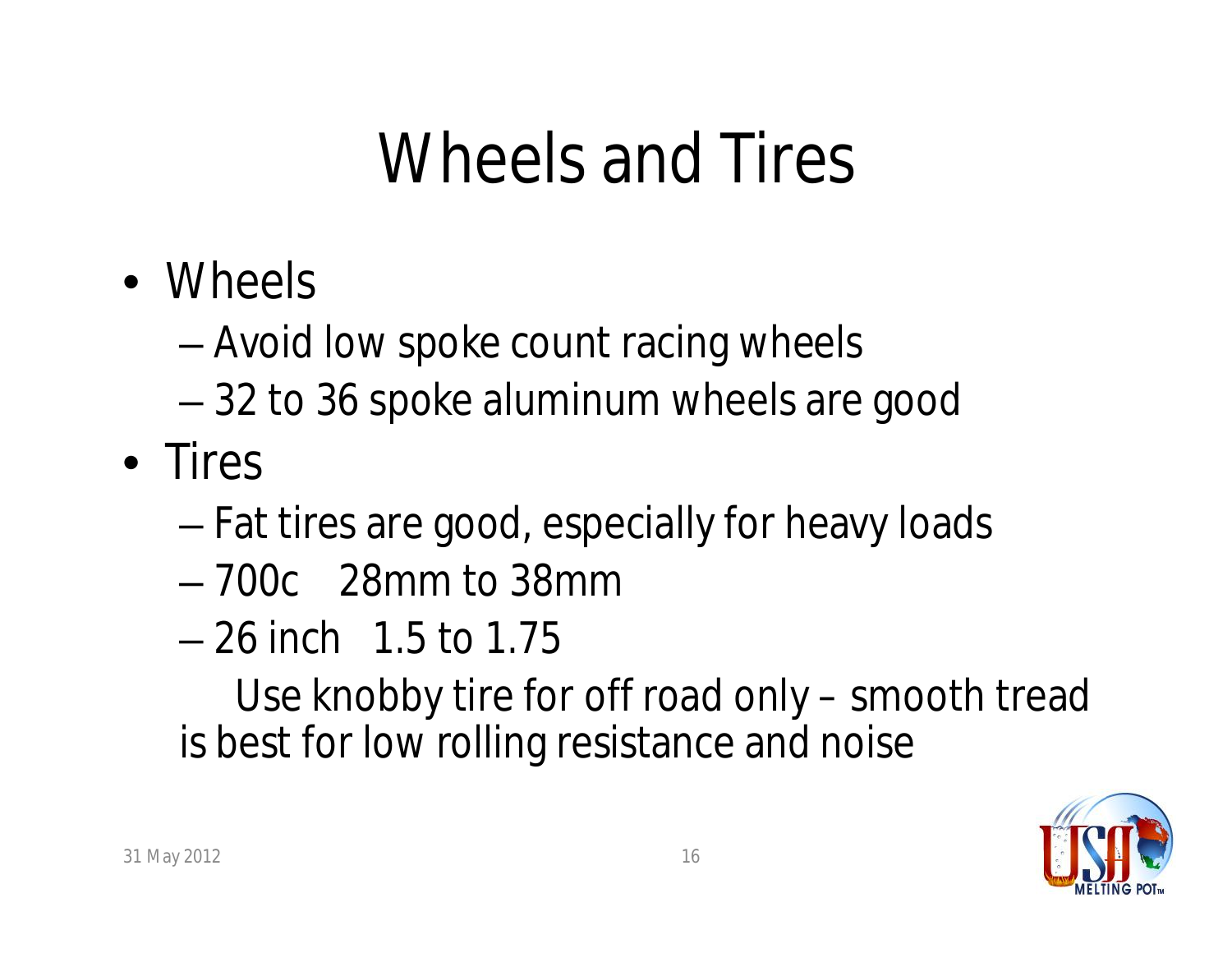## Comfort

- Comfort depends on
	- Proper bike fit
	- Seat height
	- Handlebar height
	- Handlebar positions
		- Drop handlebars are best – have the most hand positions



• Remember that comfort is a relative concept.

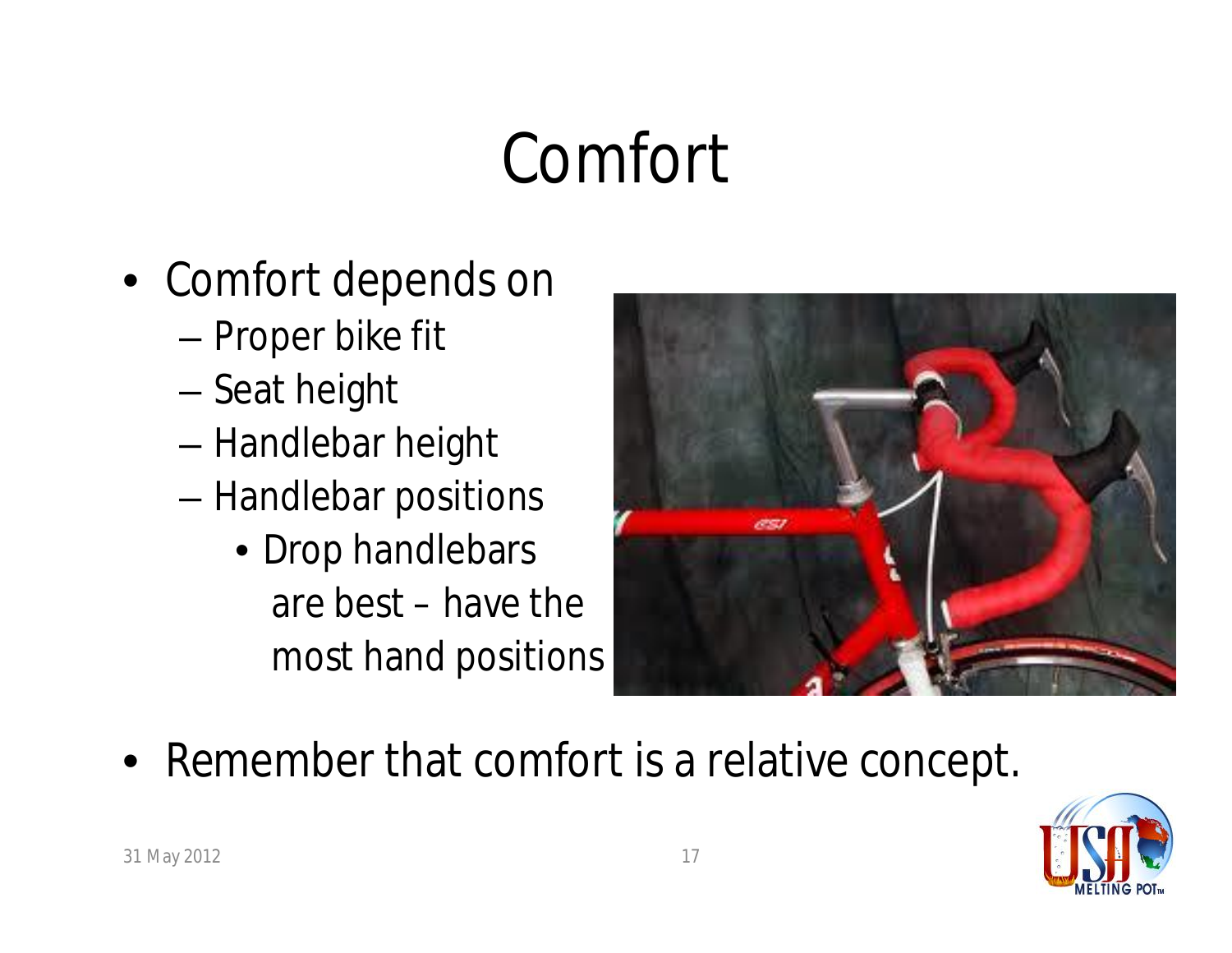### Other Essentials

- Helmet
	- ANSI Approved
	- \$20 to \$200
	- Protection is the same



- Gloves
	- Protect hands in a fall
	- Better grip



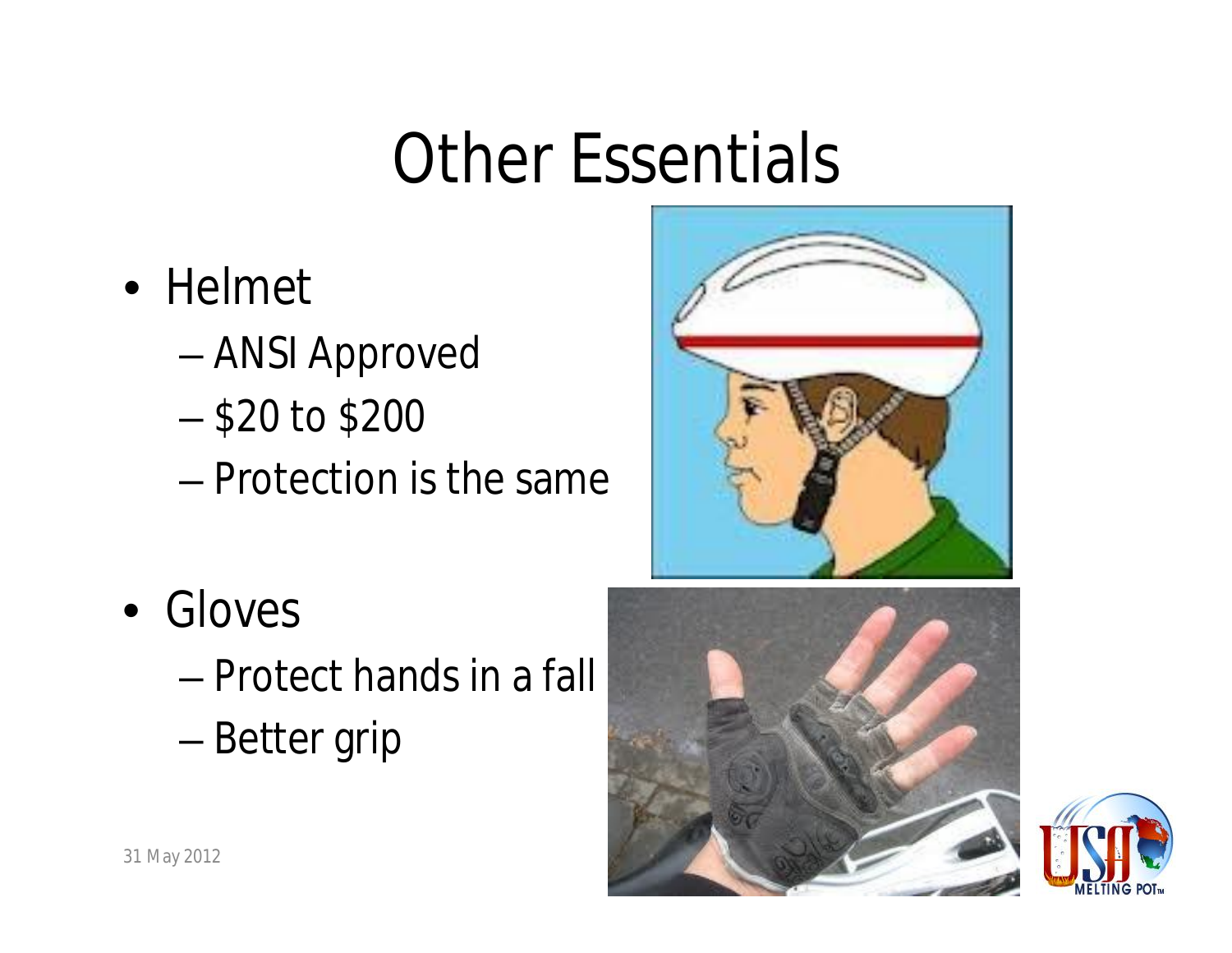# Other Essentials

- Bike Shorts
	- Help prevent chafing and saddle sores
	- A must for long distance riding
	- Cotton underwear will be killing you after 4 hours
	- Skin creams are also recommended
	- Padded briefs are also available if you want to wear regular shorts



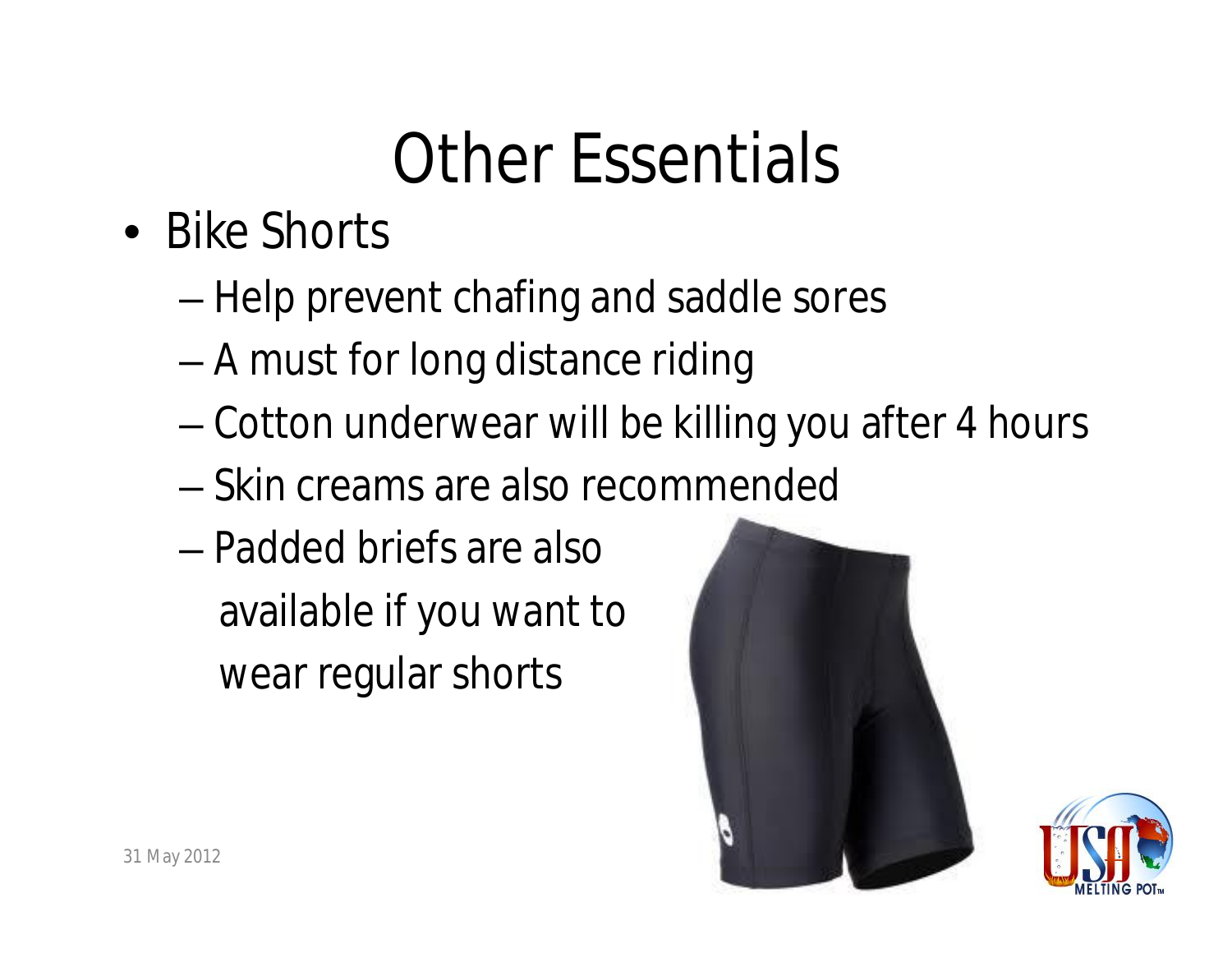## Shoes

- Any type of shoe is OK if it has good support and protection
	- Leather topped walking shoes are good
- Clipless biking shoes
	- Special cleats on shoe lock into specially made pedals
- Tennis shoes are OK for recreational riding but not recommended for long tours – stiff sole on bike shoes helps transfer power to pedals

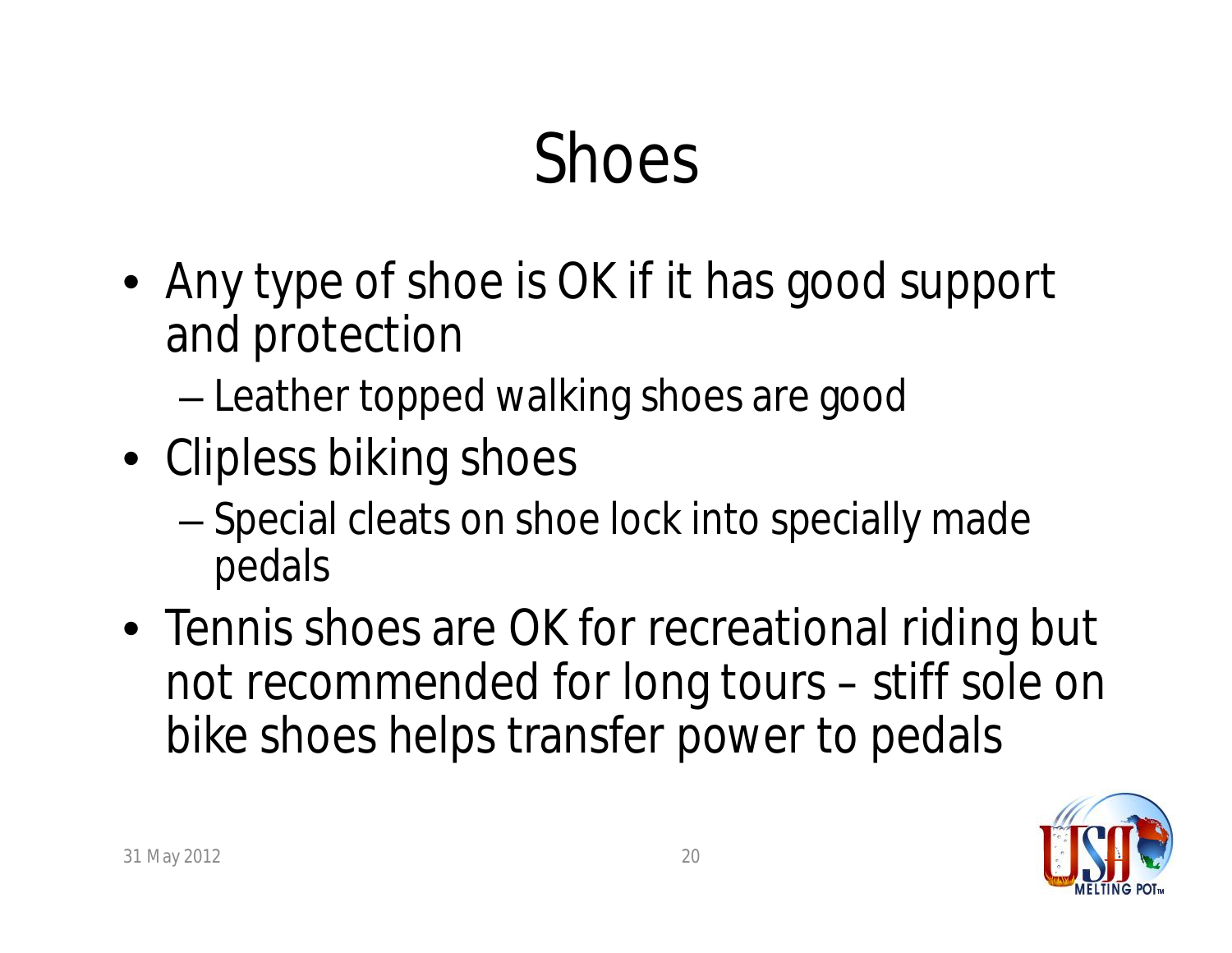# Cycling mirror

• Allows you to clear traffic behind without the de-stabilizing effect of turning to look back





31 May 2012 21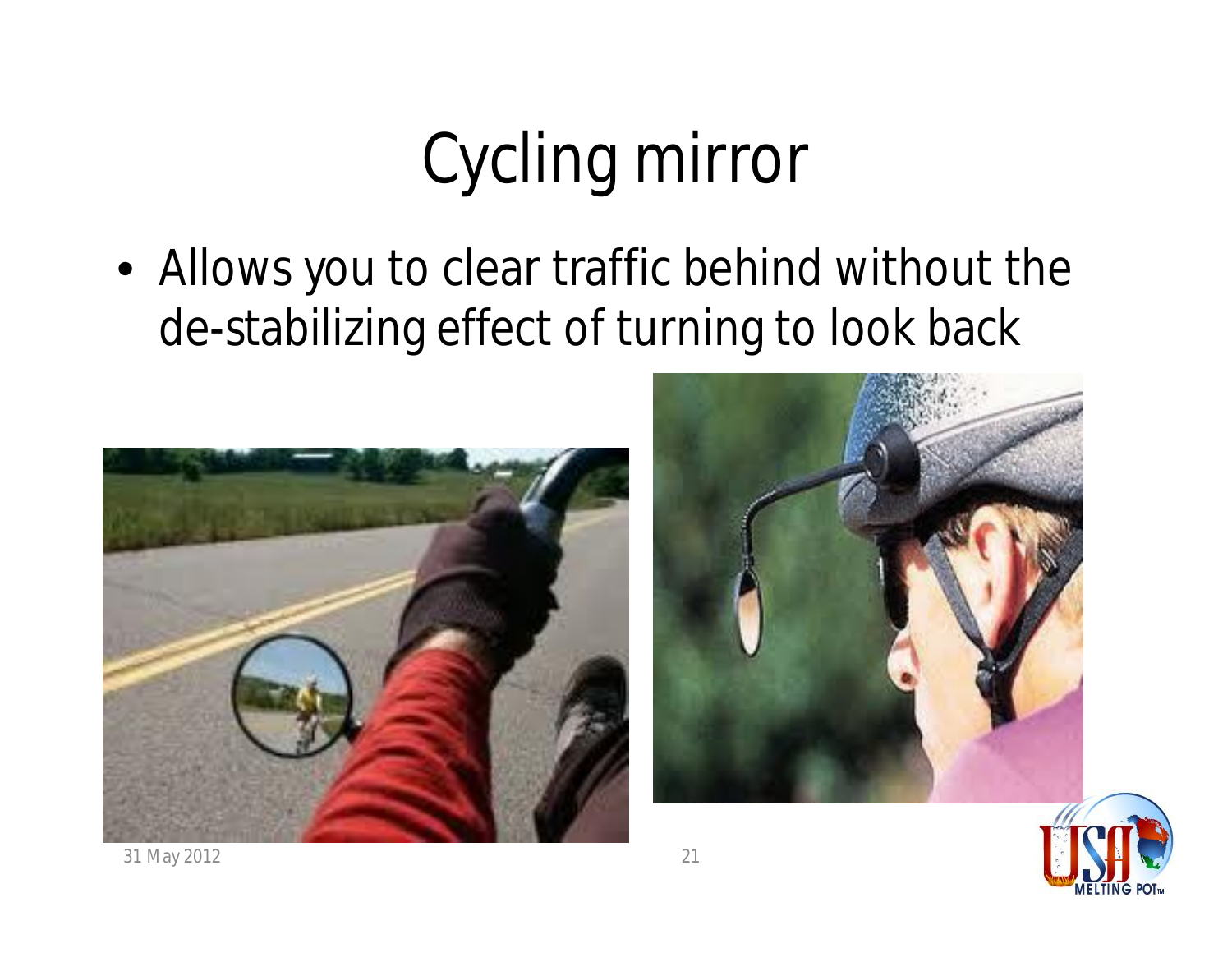#### Racks and bags

#### • Necessary to carry your stuff





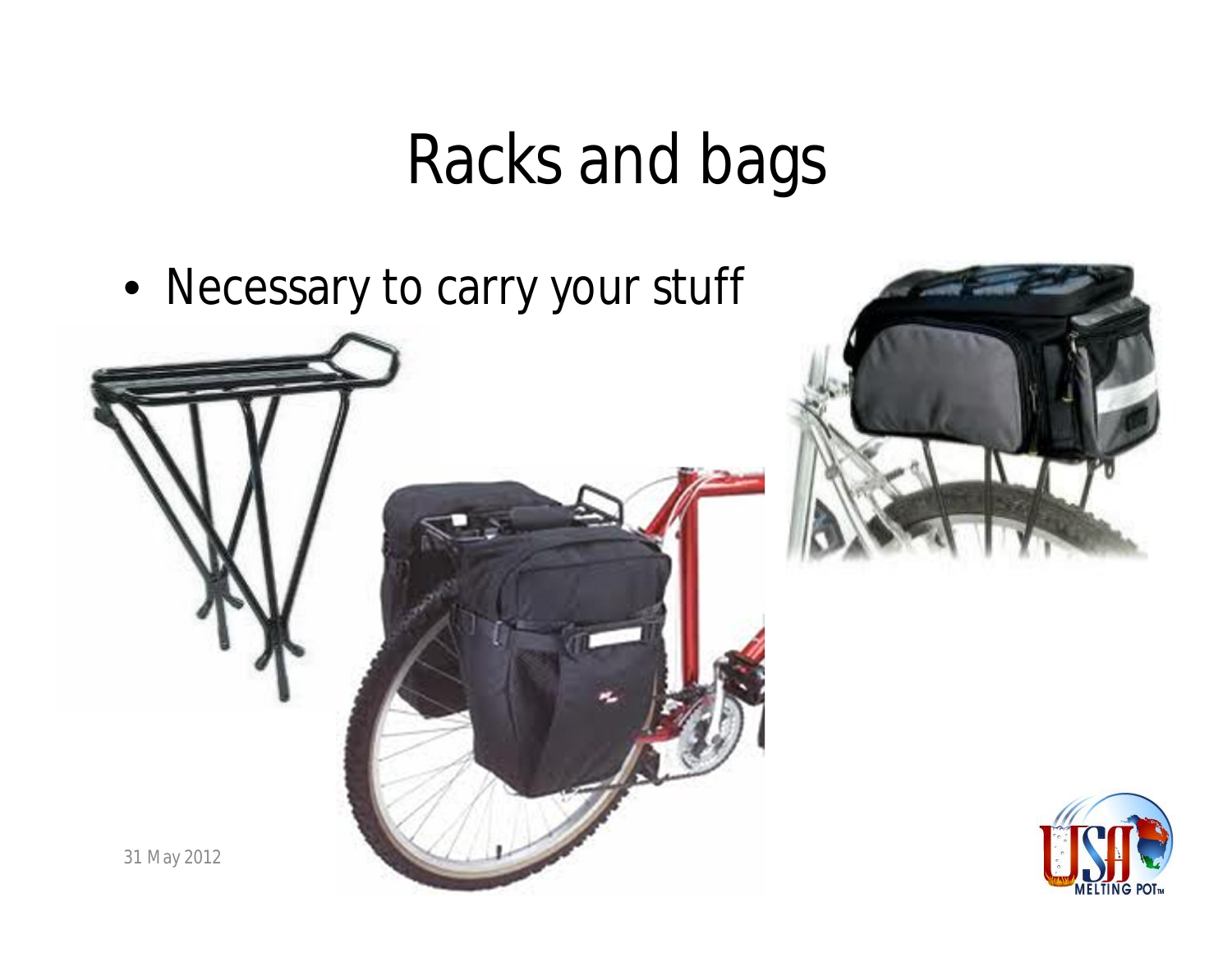## Other Essentials

- **Water bottle(s)**
- Tool Kit
- Spare inner tubes
- Tire patch kit
- Tire pump or inflator bottles





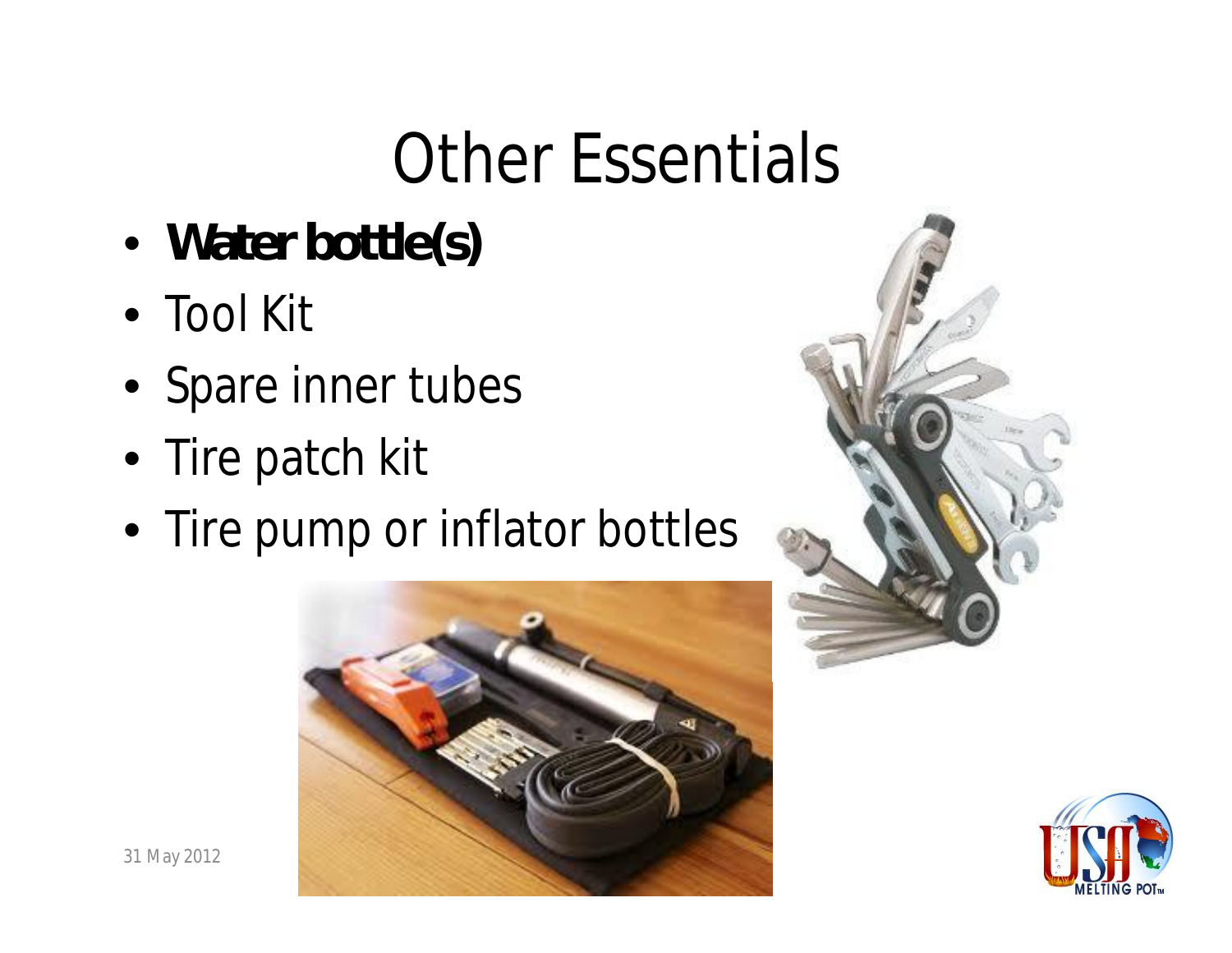## Places to buy a bike

- Local bike shop for proper fitting
	- D&D Bicycles, Berkley
	- KLM Bike & Fitness
	- American Cycle and Fitness
	- REI
	- Many others
- Avoid stores that sell but do not support
	- Big box stores
	- Sporting goods stores
- Internet and mail order stores OK for accessories and parts but little support for bike purchases

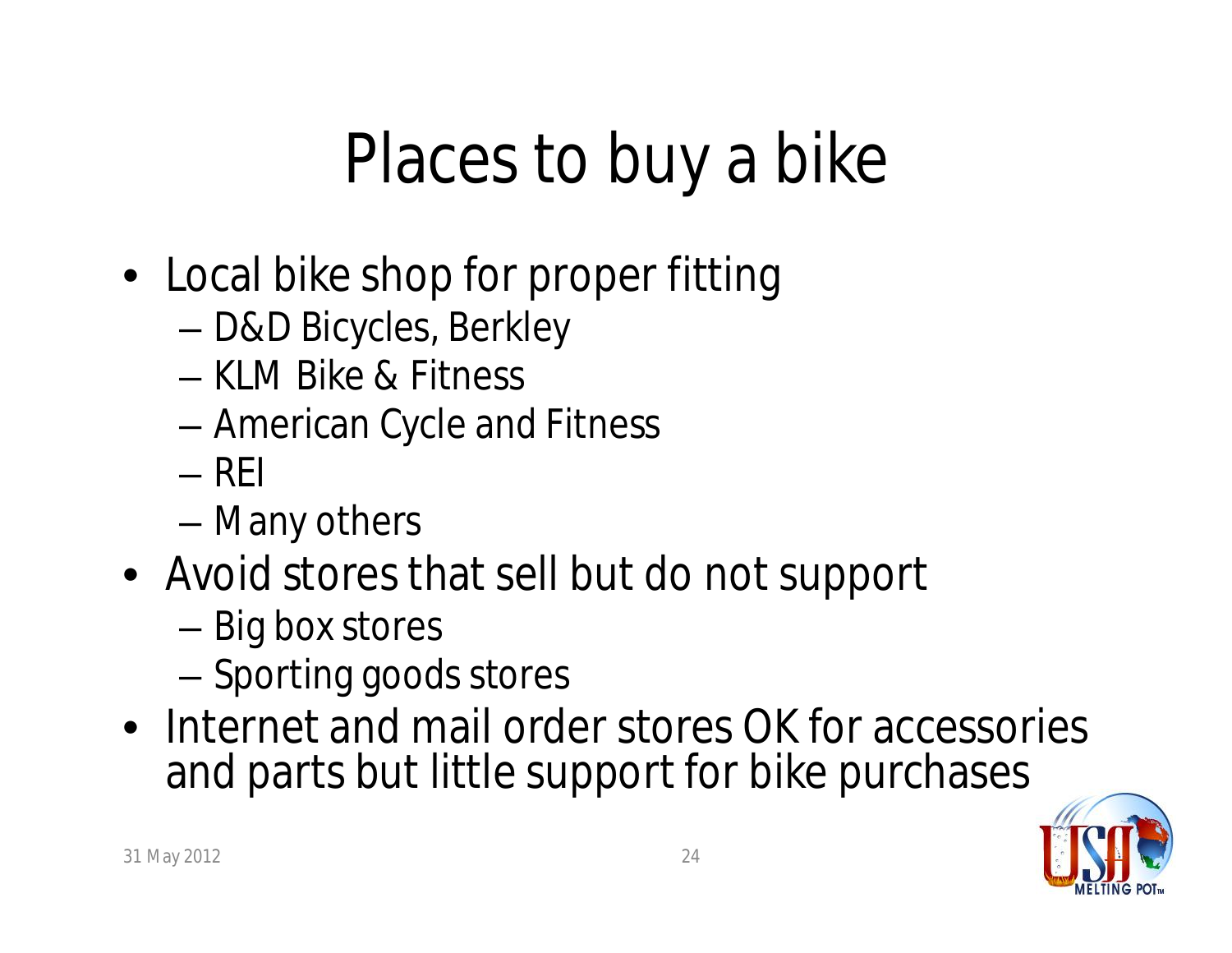#### Resources

- League of Michigan Bicyclists – http://lmb.org/
- League of American Bicyclists
	- http://www.bikeleague.org/
- American Youth Hostels Bike Trips
	- http://bikingtrips.org/
- Cyclists Touring Club (Britain)

– http://www.ctc.org/

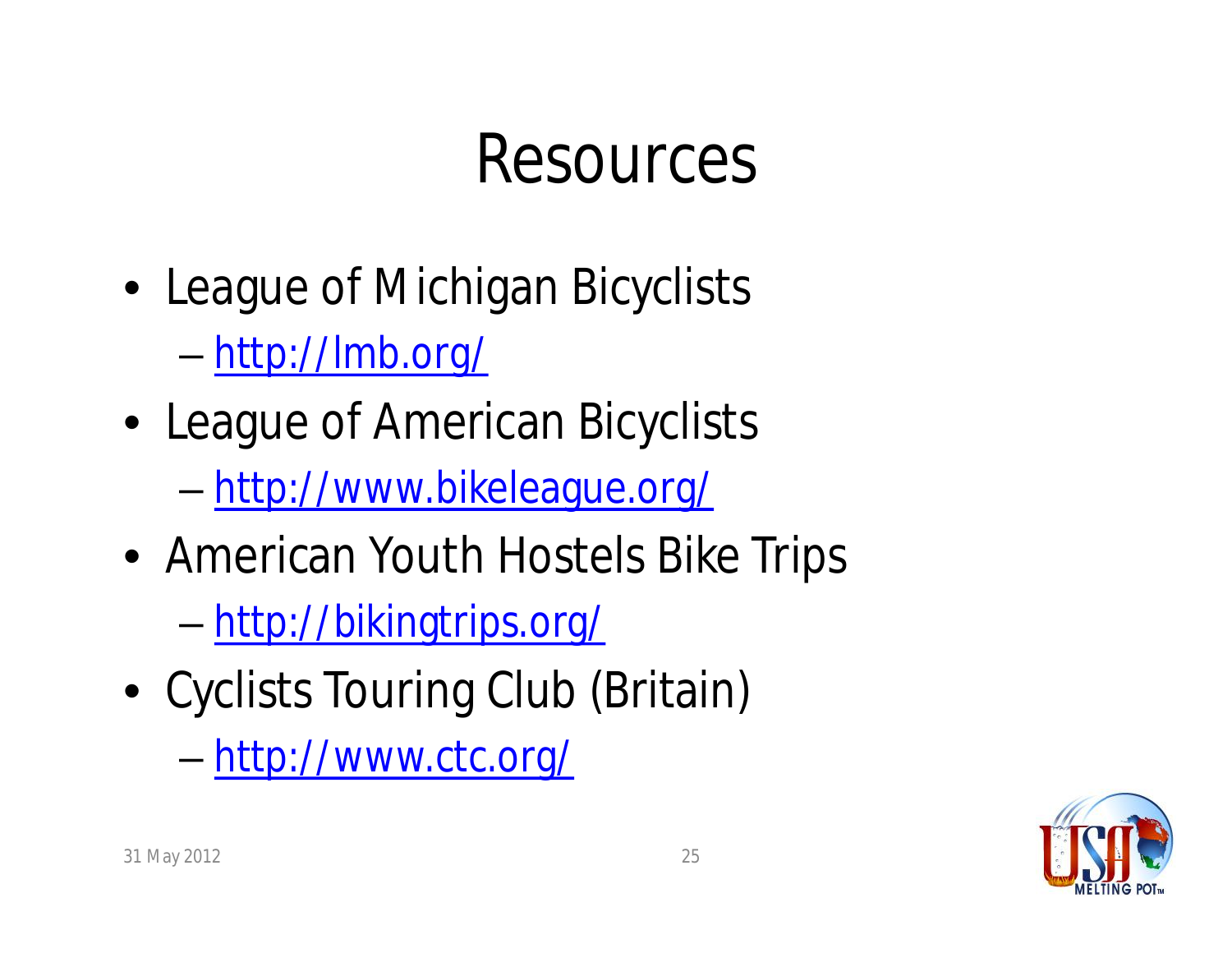# PALM

- Pedal Across Lower Michigan
- 6 day supported bike tour
- Starts at Lake Michigan
- Ends at Lake Huron, Lake Erie, or Lake St Clair
- 700 plus riders
- 40 to 60 miles per day
- Tent camping at overnight stops (usually high schools)
- High school facilities available for showers and meals
- Cost is about \$230 per rider

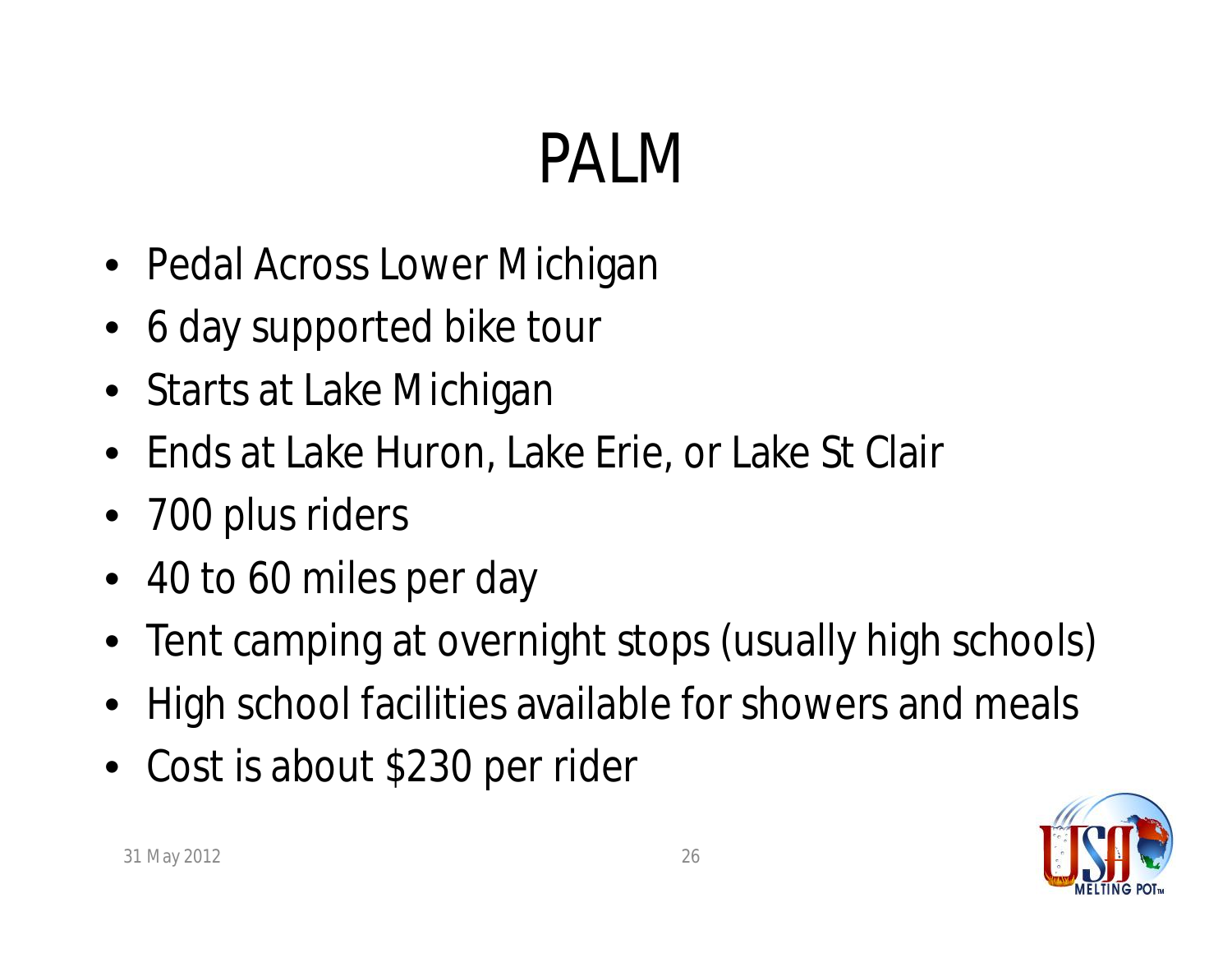### PALM Pictures



Quiet roads and recumbents; most drivers are polite

06 18 2011

#### Tent city for overnights

31 May 2012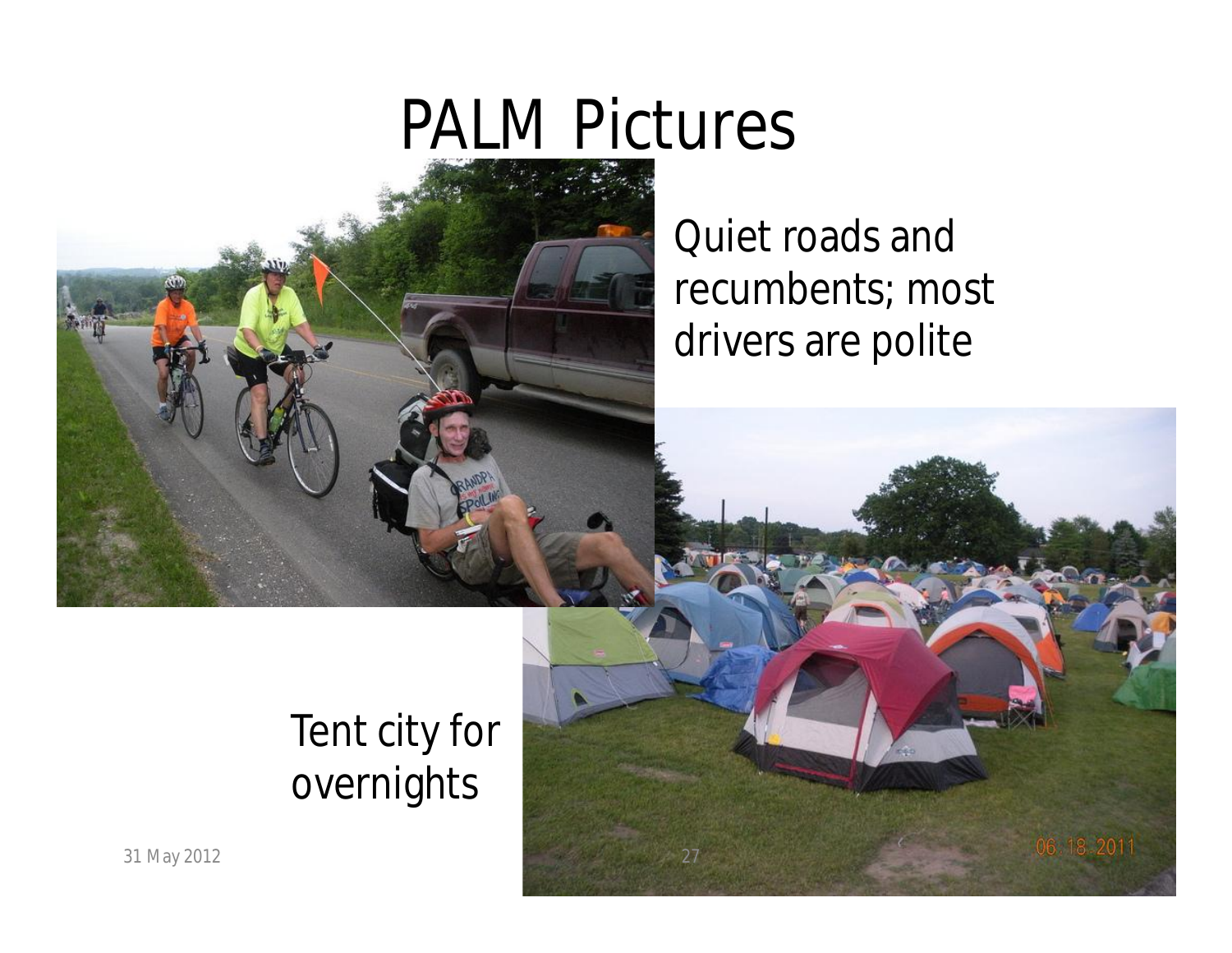#### Parade on last day of PALM Ride